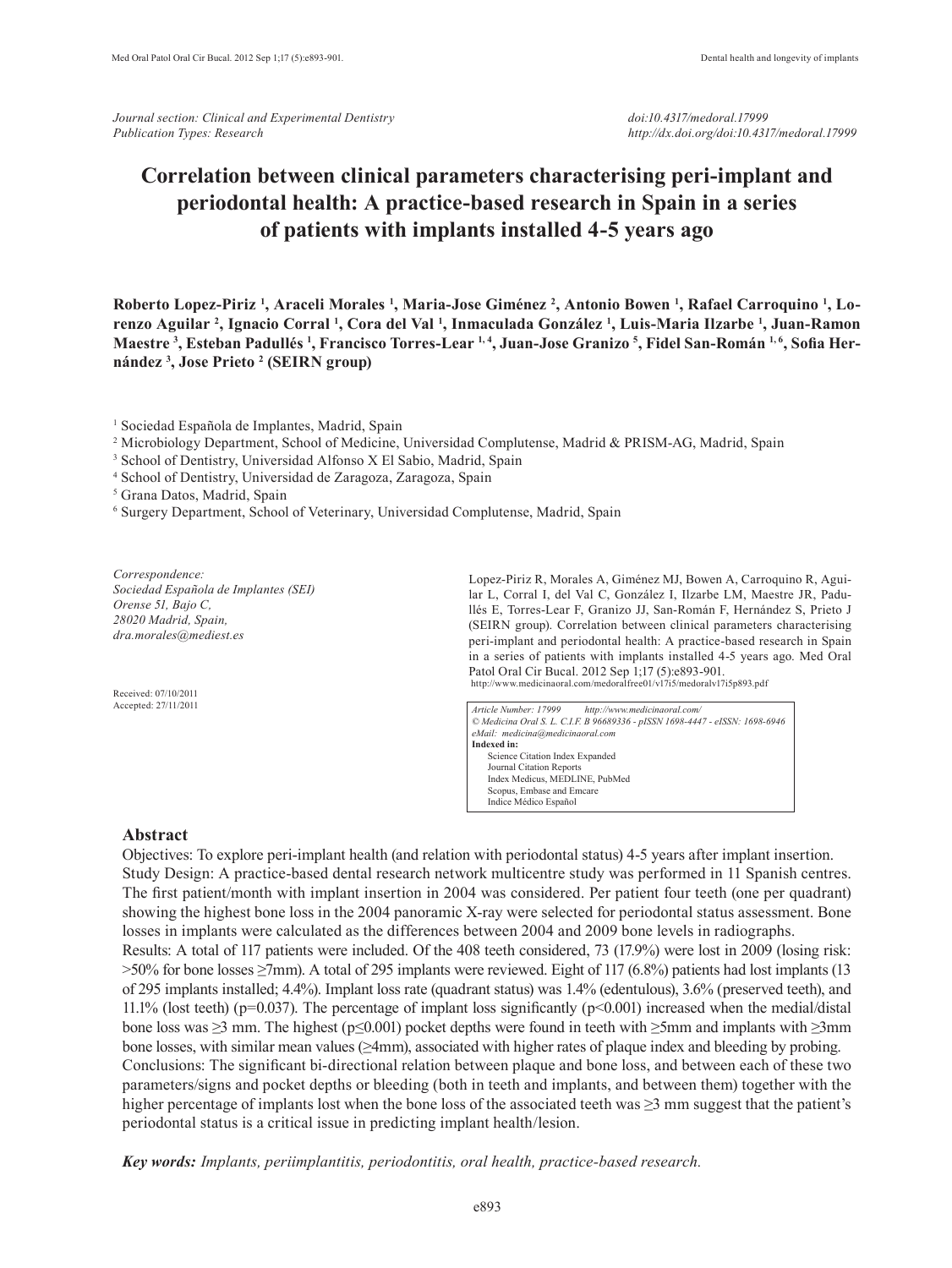# **Introduction**

Periodontitis can be considered the consequence of broken balances in bacterial components of the plaque (1). Its prevalence drives to its consideration as the most prevalent infectious disease in the community (2), with 75% of adults affected as reported in published studies (3,4). Several studies have identified similarities in the pathogenesis of late periodontitis and peri-implantitis, showing intra-oral translocation of periodontal pathogens from teeth showing chronic periodontitis to the peri-implant niche (5), producing at last the lost of affected teeth or implants. Previous history of periodontitis, poor oral hygiene and smoking are considered risk factors for peri-implantitis, and late dental implant failures are associated with peri-implantitis and/or biomechanical forces (6). While peri-implantitis is defined on implant basis (an inflammatory process leading to deformation of the peri-implant pocket and bone loss around an implant in function (7), periodontitis is defined on subject basis (individuals with more than one tooth (8) showing alterations not only in the classical measures of bone loss but also in additional parameters as bleeding on probing and probing pocket depth) (9).

Practice-based dental research networks have been used to identify problems in "real-life" dental practice (10). In restorative dentistry they have the potential to become as important for improvements in clinical practice as laboratory research is to knowledge of basic science (11).

The aim of this practice-based dental research network study was to explore peri-implant health (and its relation with the periodontal status) 4-5 years after implant insertion, using parameters measured in daily practice (bone loss, plaque index, pocket depth and bleeding on probing) in a series of patients not selected based on clinical diagnoses.

# **Material and Methods**

A multicentre study was carried out in 2009 in 11 Spanish dental clinics to assess implant health conditions in patients with at least one implant installed in 2004. To avoid selection bias, centres were asked to include the first patient of each month (except August) with implant insertion in 2004. Patients were contacted by phone and were asked to voluntarily participate by attending the clinic for a revision including X-ray. If the patient was not able or declined to attend the visit, the second patient of the month with implant insertion was contacted. The protocol from the Spanish Society for Implants (Sociedad Española de Implantes; SEI) was followed, and a case report form was used to collect data from 2004 (from clinical records) and 2009 (in the revision visit). Examiners (one per centre) were instructed for data collection to minimise inter-center variations. The study protocol was approved by the Ethics Committee of Hospital Clinico Universitario San Carlos, Madrid, Spain (CP-CI 10/140-E).

Demographic data, general health conditions, co-morbidities (diabetes, cardiovascular disease, immunosupression…), habits (smoking, alcohol intake), treatment with biphosphonates, and dental bruxism were noted from clinical records in 2004 and updated in 2009. The four teeth (one per quadrant and not removed for implant insertion) showing the highest bone loss in the panoramic radiograph performed in 2004 prior to implant insertion were used as index sites for the assessment of the periodontal status of each patient. Bone levels at their mesial and distal aspects were determined by assessing the distance between the most coronal position of the supporting bone and the cement-enamel junction with the use of a transparent ruler scaled (12). If the cement-enamel junction (CEJ) was masked due to crown restorations, the level was estimated by a connecting line between the CEJ and the neighbouring teeth. In the case of edentulous quadrants, data were recorded for the remaining quadrants.

Data from teeth and implants recorded at the revision visit in 2009 consisted in: plaque index (categorized as no plaque, plaque present on probing or visible plaque using the Plaque Index modified by Mombelli (mPI) (13), pocket probing depth (mesio-vestibular -MV-, vestibular -V-, distovestibular -DV-, mesio-lingual -ML-, lingual -L- and disto-lingual -DL-), mobility, bleeding on probing (using the modified sulcus bleeding index) (14), pain and suppuration. In addition, for implants, position, mesial and distal crestal bone levels, implant characteristics, and use or not of regenerative techniques were also recorded. Intraoral radiographs with a standardised paralleling technique (15) were used for implant bone level assessment. The distance between the implant platform (implant-abutment junction) and the bone implant contact at the mesial and distal aspects of each implant were measured in 2004 and 2009. The implant bone loss was calculated as the difference between vertical bone levels in the intraoral X-ray in 2004 (at abutment connection) and levels in the intraoral Xray in 2009, both for mesial and distal measures. Frequency of consultation attendance was also recorded.

Case report forms were sent for double data entry using SPSS v.14 (SPSS Inc., Chicago, Il., USA). Comparisons of quantitative variables were performed by the t-test or ANOVA tests, using Tuckey test for comparisons of two groups. Correlations between quantitative variables were calculated by the Spearman (non-parametric) correlation test. Qualitative variables were compared by the Chi-square or Fisher's exact test when necessary. Multivariate analyses were performed by multiple linear regression in order to explain the role of bone loss (both as quantitative variable and categorized as  $\leq 1$  mm;  $>1 - 2$  mm and  $\geq 2$  mm for implants and  $\leq 3$  mm; 3- $\leq 5$ mm and  $\geq$ 5 mm for teeth) and plaque index (categorized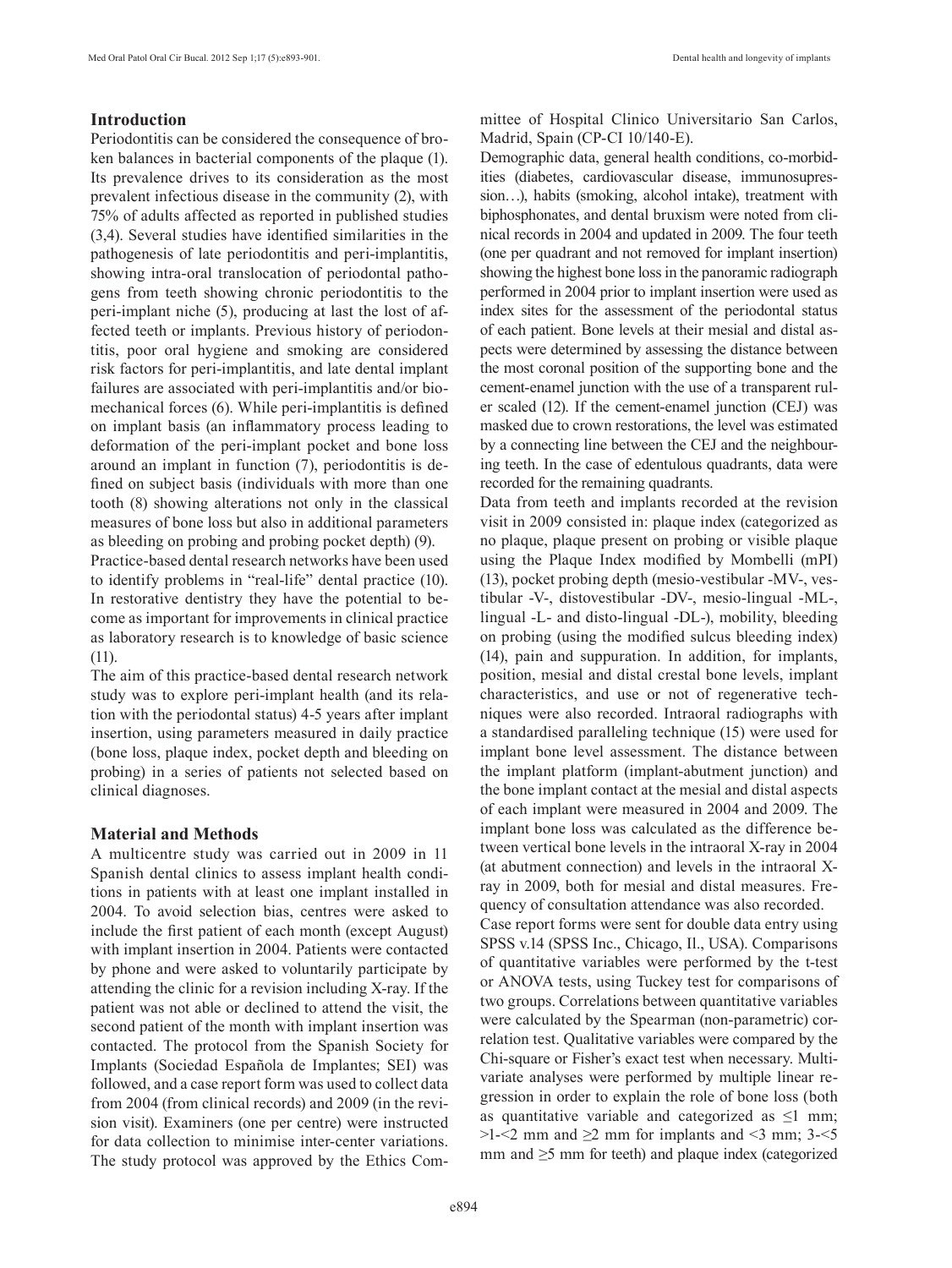as no plaque, plaque present on probing and visible plaque) on pocket probing depths as dependent variable. An independent analysis was performed for each of the six measuring sites of pocket probing depths, and both for teeth and implants. In order to avoid false associations in multiple comparisons, p<0.01 was considered significant.

# **Results**

# *Characteristics of patients*

Nine centres included 11 patients each, one centre included 10 patients and the remaining centre included eight patients. A total of 147 patients were phoned and 30 patients failed to be contacted or refused to participate. A total of 117 patients (mean age  $56.3 \pm 11.8$  years; 37.6% males) were included in the study. Of them, 37.6% were smokers, 17.1% ex-smokers, 26.5% presented mild to moderate alcohol intake, 24.9% bruxism, 6.0% diabetes and 4.3% cardiovascular disease. A total of 64 (54.7%) patients had attended the previous annual dental revisions.

In 2004, 84.6% patients presented teeth in the four quadrants, 1.7% patients in three quadrants, 4.3% patients in two quadrants, 0.9% patients in one quadrant, and 8.5% patients were completely edentulous.

### *The risk of losing teeth*

A total of 408 teeth were identified in the panoramic Xray performed in 2004 as those with the highest bone loss per quadrant: 30.1% were at position 7, 21.6% at 6, 13.0% at 5, and 35.3% at other positions. There was a significant correlation between values of bone loss at mesial and distal sites, both globally and per quadrant  $(r<sup>2</sup>\geq0.73)$ ; p≤0.001). Correlations were also found between mesial values ( $r^2 \ge 0.63$ ;  $p \le 0.001$ ) in the four quadrants, as well as between distal values ( $r \ge 0.55$ ; p $\le 0.001$ ). Globally, values of bone loss at distal sites were higher than those at mesial sites  $(3.77 \pm 2.04 \text{ vs. } 3.61 \pm 2.07)$ , although differences tended to be significant only in the upper quadrants  $(p=0.003$  for quadrant 1 and  $p=0.05$  for quadrant 2). Of the 408 teeth identified for the study (present in 2004), 73 (17.9%) had been lost when patients attended the revision in 2009. No relations could be found between tooth loss and the recorded demographic or health conditions, although the relation between tooth loss and bruxism was almost significant (p=0.012) since higher number of patients among those that lost teeth from 2004 to 2009 presented bruxism (40.5% vs. 17.7%).

Fig. 1 shows the percentage of tooth loss in relation

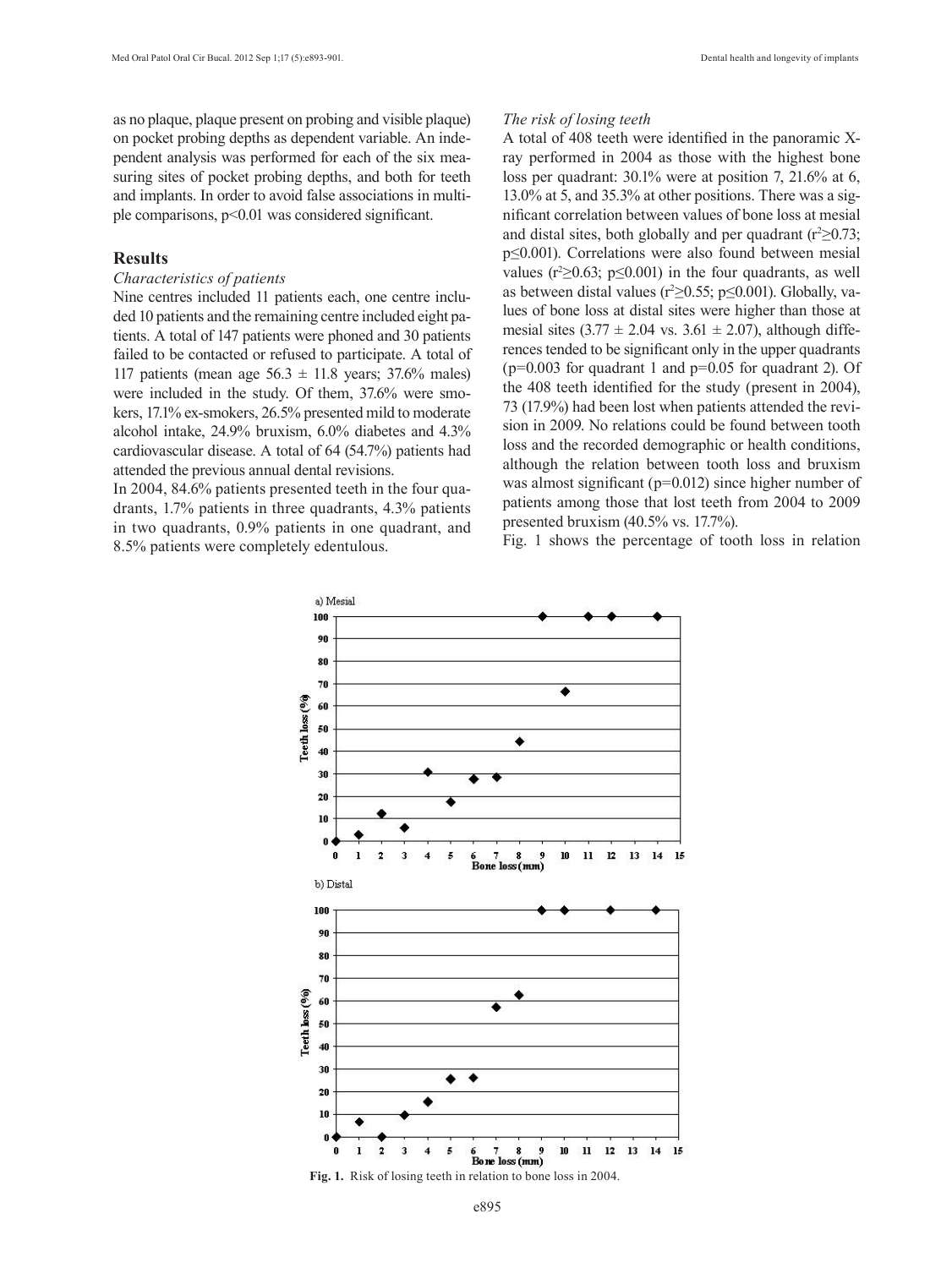to distal and mesial bone loss in 2004. The adjusted odds ratio of losing teeth linked to each mm was 1.77  $(95\%CI=1.50-2.08)$  for the distal bone loss and 1.56  $(95\%CI=1.36-1.79)$  for the mesial bone loss. As shown in the figure, the risk of losing teeth was >50% when distal bone losses were  $\geq$ 7 mm. Correlations between the number of teeth lost and bone loss were significant  $(r^2 \ge 0.47; p \le 0.001)$  for upper quadrants and distal bone loss values ( $r^2 = 0.50$ ;  $p \le 0.001$  for quadrant 1,  $r^2 = 0.48$ ; p≤0.001 for quadrant 2). Correlations considering the other quadrants or mesial bone loss values were weaker  $(r^2=0.25-0.42)$ , but significant (p $\leq 0.008$ ).

### *The risk of losing implants*

A total of 295 implants were installed in 2004 in the 117 patients included in the study. There were 36.8% patients with one implant installed, 24.8% with two, 12.8% with three, 13.7% with four, 4.3% with five, and 7.7% patients with ≥6 implants installed. Of the 295 implants, 30.5% were installed in quadrant 1 (Q1), 24.7% in quadrant 2 (Q2), 19.7% in quadrant 3 (Q3) and  $25.1\%$ in quadrant 4 (Q4). Overall, positions 5 and 6 were the most frequent for implant insertion, accounting for 45.1% of all implants. Of the 295 implants, 31 (10.5%) were installed immediately after dental extraction. Regenerative techniques were used in 17.3% (51 out of 295) of implant insertions. Complete reconstruction was carried out in 27.4% patients, using fixed dental prostheses in 90.4% of the 295 implants. Reconstructions were friction-retained in 9.9% implants, cemented in 32.5% implants and screw-retained in 57.5% implants. Casted plastic burnout abutments were used in 43.2% implants, machined titanium abutments in 35.0%, and casted-on premachined palladium abutments in 21.8%.

In the 2009 revision visit, 8 out of 117 (6.8%) patients had lost implants: four patients lost one implant, three patients lost two implants and one patient lost three implants. The 13 lost implants represented 34.2% of the 38 implants installed in these eight patients in 2004. All patients that lost implants had multiple (from 3 to 6) implants installed in 2004. On a patient basis there was a tendency for significance for a greater percentage of lost implants in patients with multiple implant installed (8 out of 74 patients) versus in those with one implant installed (0 out of 43):  $10.8\%$  vs.  $0\%$  (p=0.026). This tendency disappeared when the analysis was performed on implant basis: 0 out of 43 for single implant insertion vs. 5.2% (13 out of 252) for the number of implants in patients with multiple implants installed (p=0.600).

Of the 13 out of 295 (4.4%) implants that were lost, 24.5% and 19.9% corresponded to positions 6 and 5, respectively. In Q2, 8.2% implants were lost, 6.9% in Q3, 2.7% in Q4 and 1.1% in Q1.

# *Is there a relationship between teeth (and their bone levels) and implant losses?*

Among edentulous quadrants in 2004, the percentage

of implant loss was 1.4% (1 out of 73). This percentage of implant loss increased to 3.6% (6 out of 168) in quadrants where teeth were preserved from 2004 to 2009 and to 11.1% (6 out of 54) among quadrants losing teeth in the same period ( $p=0.037$ ).

The relation of implant loss with the bone loss (in the X-ray in 2004) for the associated teeth in the quadrant could be analysed in 12 of the 13 implants lost (one lost implant was in an edentulous quadrant). No significant correlation ( $r^2$ =0.386; p=0.346) was found between medial bone losses for the associated teeth and implant losses, but the percentage of implant loss significantly  $(p<0.001)$  increased from 0.93% (2 out of 215) when the medial bone loss was  $\leq$  mm to 36.0% (9 out of 25) when it was  $\geq$ 3 mm. Neither significant (p=0.097), although high  $(r^2=0.626)$ , was the correlation with distal bone loss values for associated teeth, the percentage of implant loss also significantly  $(p<0.001)$  increasing from 0.0% (0 out of 206) when the distal bone loss was  $\leq$  2 mm to 28.6% (6 out of 21) when it was  $\geq$  3 mm.

# *Periodontal health in preserved teeth*

In the 335 study teeth (those identified in the panoramic X-ray performed in 2004 and remaining in 2009), mean pocket probing depths were:  $3.4 \pm 1.7$  mm for mesiovestibular (MV),  $2.8 \pm 1.6$  mm for vestibular (V), 3.6  $\pm$  1.7 mm for disto-vestibular (DV), 3.3  $\pm$  1.6 mm for mesio-lingual (ML),  $2.8 \pm 1.6$  mm for lingual (L), and  $3.5 \pm 1.6$  mm for disto-lingual (DL), without differences between quadrants. A significant correlation was found between values measured at the different sites  $(r^2 \ge 0.71)$ ; p≤0.001). Plaque was visible in 25.3% (85 out of 335) teeth, with significant lower percentage of teeth with visible plaque in upper than in lower quadrants (19.3% vs. 32.4%; p=0.006). Mobility was described in 24.8% teeth, bleeding on probing in 59.7%, and suppuration in 2.7%. (Table 1) shows clinical variables in preserved teeth distributed by plaque index. Those teeth presenting plaque had significantly ( $p<0.001$ ) higher mesial and distal bone losses in the panoramic X-ray in 2004 and higher (p<0.001) pocket probing depths in all measuring sites in 2009. (Table 2) shows clinical variables in 2009 in preserved teeth distributed by bone loss category in 2004. Visible plaque was significantly  $(p<0.001)$  more frequent in teeth showing  $\geq$ 5 mm bone loss in 2004, that was also the group of teeth significantly  $(p<0.001)$ showing the highest pocket probing depths. Mean values of pocket probing depth in all measured sites were approximately 2-fold higher in teeth with ≥5 mm bone loss in 2004 than in those with <3 mm. Significant correlations ( $r \ge 0.50$ ;  $p \le 0.001$ ) were found between values of bone loss in 2004 (both considering mesial or distal values) and values of pocket probing depths in 2009, regardless the measuring site.

*Peri-implant health in preserved implants*

Of the 282 implants that remained in function in 2009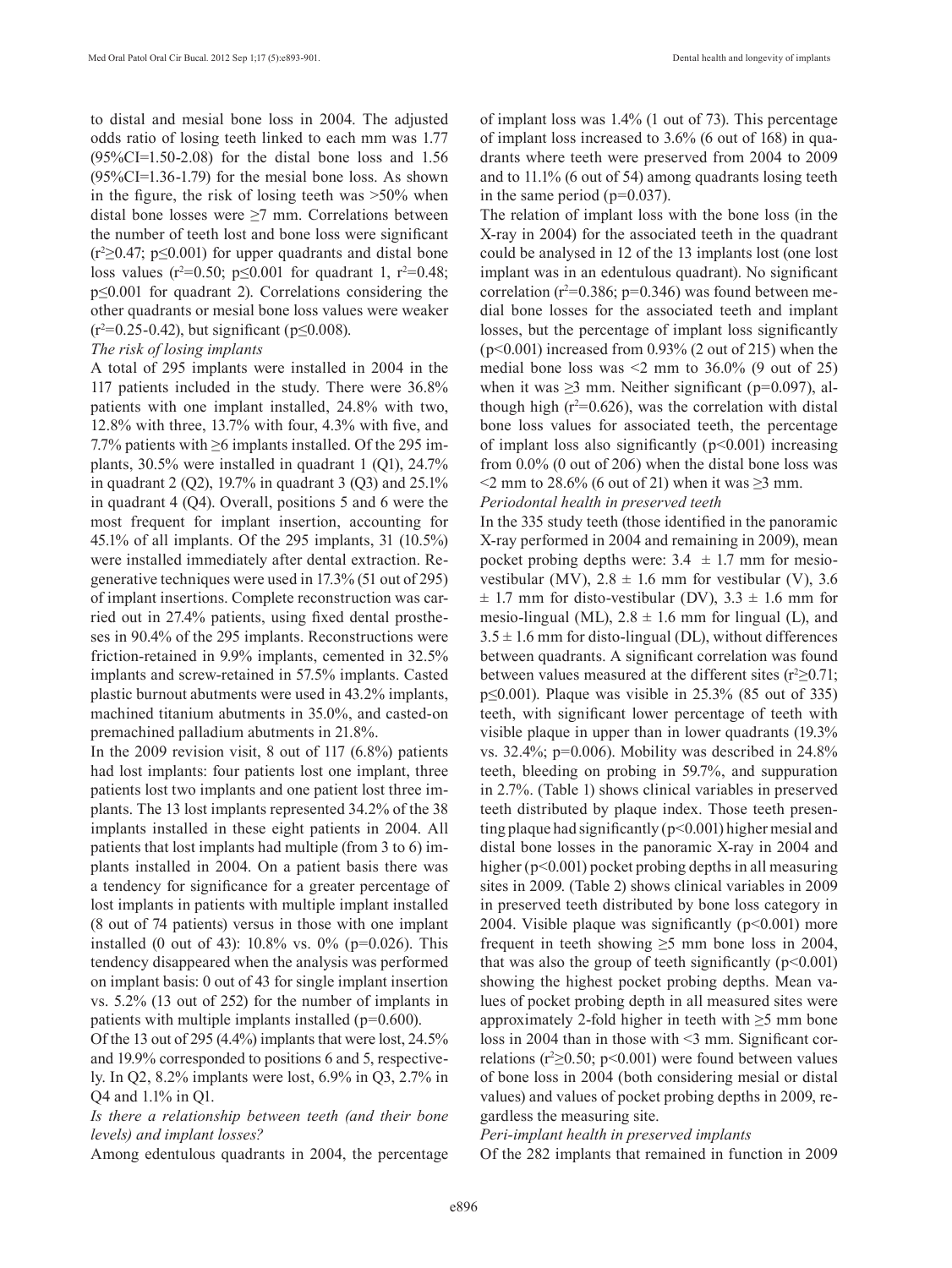|                              | No plaque<br>$n=117$ | <b>Plaque present</b><br>on probing<br>$n=133$ | Visible plaque<br>$n = 85$ | p       |
|------------------------------|----------------------|------------------------------------------------|----------------------------|---------|
| Bone loss*                   |                      |                                                |                            |         |
| Medial bone loss (mm)        | $2.4 \pm 1.4$        | $3.4 \pm 1.6$                                  | $4.3 \pm 1.7$              | < 0.001 |
| Distal bone loss (mm)        | $2.4 \pm 1.5$        | $3.6 \pm 1.5$                                  | $4.4 \pm 1.5$              | < 0.001 |
| Pocket probing depth (mm)    |                      |                                                |                            |         |
| Mesio-vestibular             | $2.6 \pm 1.2$        | $3.4 \pm 1.6$                                  | $4.5 \pm 1.7$              | < 0.001 |
| Vestibular                   | $2.1 \pm 1.1$        | $2.8 \pm 1.6$                                  | $3.6 \pm 1.7$              | < 0.001 |
| Distovestibular              | $2.8 \pm 1.2$        | $3.5 \pm 1.5$                                  | $4.8 \pm 1.8$              | < 0.001 |
| Mesio-lingual                | $2.7 \pm 1.1$        | $3.4 \pm 1.6$                                  | $4.3 \pm 1.6$              | < 0.001 |
| Lingual                      | $2.2 \pm 1.1$        | $2.8 \pm 1.6$                                  | $3.7 \pm 1.7$              | < 0.001 |
| Disto-lingual                | $2.8 \pm 1.1$        | $3.5 \pm 1.6$                                  | $4.5 \pm 1.7$              | < 0.001 |
| <b>Tooth mobility</b><br>(%) | 6.0                  | 21.0                                           | 56.5                       | < 0.001 |
| Bleeding on probing $(\%)$   | 27.4                 | 68.4                                           | 90.6                       | < 0.001 |
| Pain $(\% )$                 | 0.0                  | 3.8                                            | 5.9                        | 0.007   |
| Suppuration $(\%)$           | 0.0                  | 1.5                                            | 8.2                        | 0.001   |

|  |  |  | <b>Table 1.</b> Preserved teeth. Clinical variables distributed by dental plaque index in preserved teeth. |  |  |  |  |  |  |  |
|--|--|--|------------------------------------------------------------------------------------------------------------|--|--|--|--|--|--|--|
|--|--|--|------------------------------------------------------------------------------------------------------------|--|--|--|--|--|--|--|

\* in the panoramic radiograph in 2004.

| Table 2. Preserved teeth. Clinical variables distributed by distal bone loss in preserved teeth. |  |
|--------------------------------------------------------------------------------------------------|--|
|--------------------------------------------------------------------------------------------------|--|

|                            | $<$ 3mm (n= 99) | $3 - 5$ mm (n= 155) | $≥5$ mm (n= 81) | P       |
|----------------------------|-----------------|---------------------|-----------------|---------|
| Dental plaque $(\%)$       |                 |                     |                 |         |
| No plaque                  | 61.6            | 27.7                | 16.0            | < 0.001 |
| Present on probing         | 29.3            | 48.4                | 35.8            | 0.078   |
| Visible plaque             | 9.1             | 23.9                | 48.2            | < 0.001 |
| Pocket probing depth (mm)  |                 |                     |                 |         |
| Mesio-vestibular           | $2.4 \pm 0.9$   | $3.3 \pm 1.3$       | $4.8 \pm 2.0$   | < 0.001 |
| Vestibular                 | $1.9 \pm 1.0$   | $2.6 \pm 1.3$       | $4.0 \pm 1.9$   | < 0.001 |
| Distovestibular            | $2.6 \pm 1.0$   | $3.4 \pm 1.3$       | $5.0 \pm 1.9$   | < 0.001 |
| Mesio-lingual              | $2.5 \pm 1.1$   | $3.2 \pm 1.3$       | $4.6 \pm 1.9$   | < 0.001 |
| Lingual                    | $2.0 \pm 1.0$   | $2.7 \pm 1.2$       | $4.1 \pm 1.9$   | < 0.001 |
| Disto-lingual              | $2.6 \pm 1.1$   | $3.4 \pm 1.2$       | $4.9 \pm 1.9$   | < 0.001 |
| Tooth mobility $(\%)$      | 4.0             | 21.3                | 58.0            | < 0.001 |
| Bleeding on probing $(\%)$ | 40.4            | 61.9                | 74.1            | < 0.001 |
| Pain $(\%)$                | 3.1             | 1.9                 | 4.9             | 0.443   |
| Suppuration $(\%)$         | 0.0             | 3.9                 | 3.7             | 0.147   |

\* in the panoramic radiograph in 2004.

(95.6% of the 295 installed), full data was available for 268 implants. Mean peri-implant marginal bone loss (considered as the difference between the bone level in 2004 and the bone level in the X-ray in 2009) was  $0.9 \pm$ 1.1 mm for mesial and  $1.0 \pm 1.2$  for distal values, with significantly (p=0.001) lower values in the right side for distal measures ( $0.8 \pm 0.9$  mm for Q1+Q4 vs.  $1.2 \pm 1.3$ mm for Q2+Q3). No significant differences were found between upper and lower quadrants.

Pocket probing depths were:  $2.6 \pm 1.5$  mm for MV, 2.1  $\pm$  1.2 mm for V, 2.6  $\pm$  1.4 mm for DV, 2.6  $\pm$  1.4 mm for ML,  $2.2 \pm 1.3$  mm for L, and  $2.6 \pm 1.4$  mm for DL. A significant correlation was found between values mea-

sured at the different sites ( $r^2 \ge 0.68$ ;  $p \le 0.001$ ). Values in the right side tended to be higher than those in the left side for MV (2.7  $\pm$  1.3 mm vs. 2.3  $\pm$  1.4; p=0.028). Plaque was visible in 13.4% (36 out of 268) implants, with lower percentage of implants with visible plaque in right than in left quadrants  $(9.5\% \text{ vs. } 17.8\% \text{; } p=0.04)$ . Bleeding on probing was found in 54.9% implants. (Table 3) shows clinical variables in preserved implants distributed by plaque index. Those implants presenting plaque had significantly ( $p<0.001$ ) higher mesial and distal bone losses, higher (p<0.001) pocket probing depths in all measuring sites, and higher percentage of bleeding on probing. Table 4 shows clinical variables in preserved implants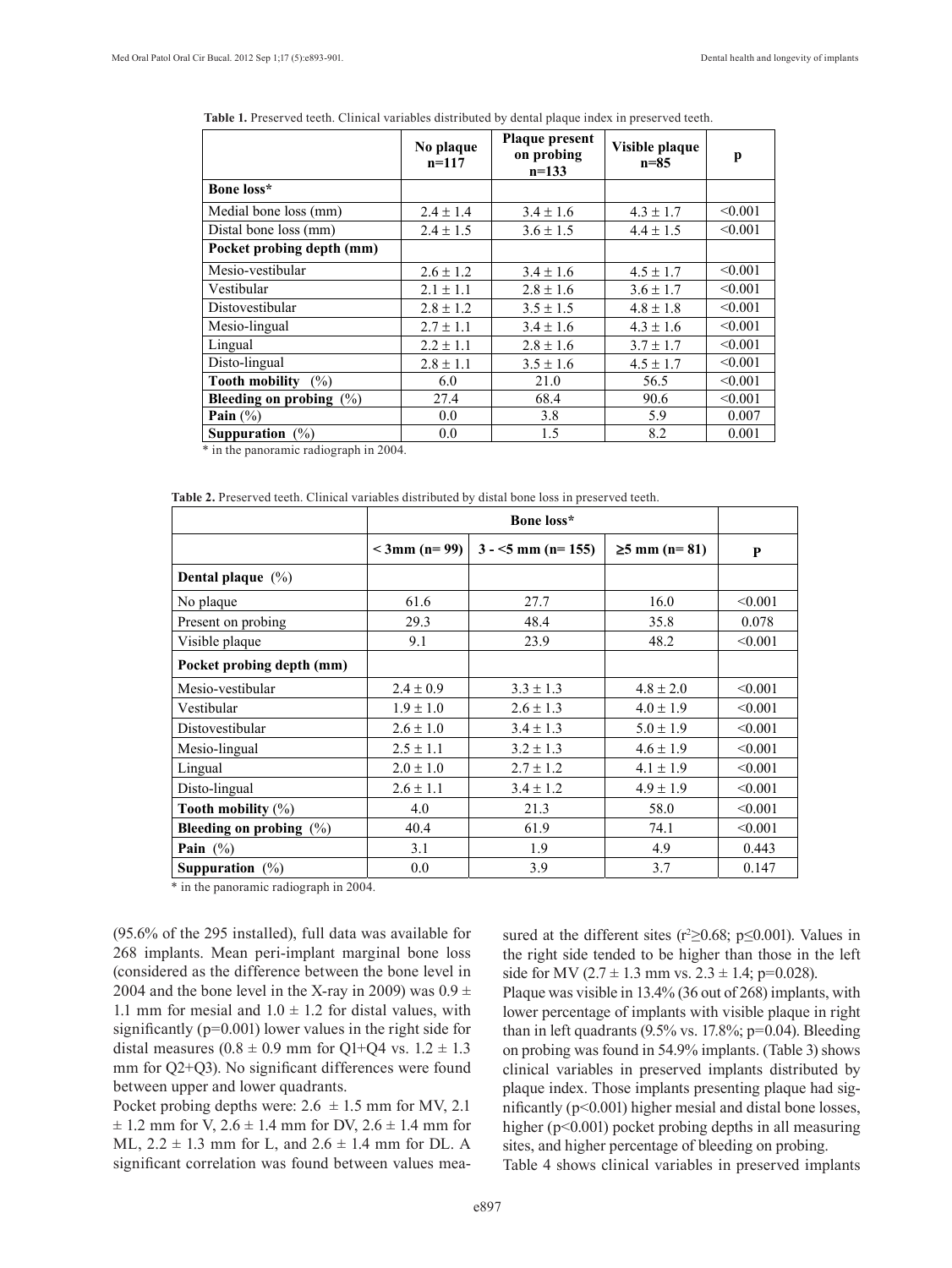|                            | No plaque<br>$n=145$ | <b>Plaque present</b><br>on probing<br>$n = 87$ | Visible plaque<br>$n = 36$ | p            |
|----------------------------|----------------------|-------------------------------------------------|----------------------------|--------------|
| <b>Bone loss</b>           |                      |                                                 |                            |              |
| Medial bone loss (mm)      | $0.5 \pm 0.8$        | $1.1 \pm 0.9$                                   | $1.9 \pm 1.7$              | ${}_{0.001}$ |
| Distal bone loss (mm)      | $0.5 \pm 0.7$        | $1.3 \pm 1.1$                                   | $2.1 \pm 1.6$              | ${}_{0.001}$ |
| Pocket probing depth (mm)  |                      |                                                 |                            |              |
| Mesio-vestibular           | $2.3 \pm 1.2$        | $2.8 \pm 1.6$                                   | $3.5 \pm 1.5$              | ${}_{0.001}$ |
| Vestibular                 | $1.9 \pm 0.9$        | $2.4 \pm 1.5$                                   | $2.6 \pm 1.4$              | ${}_{0.001}$ |
| Distovestibular            | $2.2 \pm 1.1$        | $3.0 \pm 1.7$                                   | $3.4 \pm 1.6$              | ${}_{0.001}$ |
| Mesio-lingual              | $2.2 \pm 1.0$        | $2.8 \pm 1.6$                                   | $3.4 \pm 1.4$              | ${}_{0.001}$ |
| Lingual                    | $1.9 \pm 0.9$        | $2.5 \pm 1.7$                                   | $2.5 \pm 0.9$              | 0.001        |
| Disto-lingual              | $2.3 \pm 1.1$        | $3.0 \pm 1.7$                                   | $3.4 \pm 1.6$              | ${}_{0.001}$ |
| Implant mobility $(\%)$    | 0.7                  | 1.1                                             | 0.0                        | 0.852        |
| Bleeding on probing $(\%)$ | 34.5                 | 77.0                                            | 83.3                       | < 0.001      |
| Pain $(\%)$                | 0.0                  | 1.1                                             | 0.0                        | 0.385        |
| Suppuration $(\%)$         | 0.7                  | 3.4                                             | 5.6                        | 0.138        |

**Table 3.** Preserved implants. Clinical variables distributed by dental plaque category in preserved implants.

**Table 4.** Preserved implants. Clinical variables distributed by distal bone loss in preserved implants.

|                            | <b>Bone loss</b> |                         |                        |                |         |
|----------------------------|------------------|-------------------------|------------------------|----------------|---------|
|                            | $≤1$ mm (n= 118) | $>1 - 2$ mm<br>$(n=88)$ | $\geq$ 2-<3 mm (n= 47) | $≥3$ mm (n=15) | p       |
| Dental plaque $(\% )$      |                  |                         |                        |                |         |
| No plaque                  | 78.0             | 46.6                    | 25.5                   | 0.0            | < 0.001 |
| Present on probing         | 18.6             | 40.9                    | 48.9                   | 40.0           | < 0.001 |
| Visible plaque             | 3.4              | 12.5                    | 25.6                   | 60.0           | < 0.001 |
| Pocket probing depth (mm)  |                  |                         |                        |                |         |
| Mesio-vestibular           | $2.3 \pm 1.3$    | $2.4 \pm 1.2$           | $3.0 \pm 1.2$          | $4.1 \pm 2.1$  | < 0.001 |
| Vestibular                 | $2.0 \pm 1.1$    | $2.0 \pm 1.1$           | $2.5 \pm 1.1$          | $3.2 \pm 1.9$  | < 0.001 |
| Distovestibular            | $2.2 \pm 1.1$    | $2.5 \pm 1.2$           | $3.2 \pm 1.2$          | $4.4 \pm 2.1$  | < 0.001 |
| Mesio-lingual              | $2.2 \pm 1.1$    | $2.5 \pm 1.2$           | $3.1 \pm 1.2$          | $4.1 \pm 2.2$  | < 0.001 |
| Lingual                    | $2.0 \pm 1.1$    | $2.1 \pm 1.1$           | $2.6 \pm 1.3$          | $3.1 \pm 1.3$  | < 0.001 |
| Disto-lingual              | $2.3 \pm 1.2$    | $2.5 \pm 1.2$           | $3.2 \pm 1.2$          | $4.3 \pm 2.2$  | < 0.001 |
| Implant mobility $(\%)$    | 0.8              | 1.1                     | 0.0                    | 0.0            | 0.855   |
| Bleeding on probing $(\%)$ | 39.8             | 59.1                    | 63.8                   | 86.7           | < 0.001 |
| Pain $(\%)$                | 0.0              | 1.1                     | 0.0                    | 0.0            | 0.561   |
| Suppuration $(\%)$         | 0.8              | 1.1                     | 4.3                    | 6.7            | 0.340   |

distributed by bone loss. Only 15 (5.6%) implants showed  $\geq$ 3 mm of distal bone loss. Implants showing 2 or  $\geq$ 3 mm bone loss showed more frequently (p<0.001) plaque, bleeding on probing, and the highest pocket probing depths (p<0.001). Weak but significant correlations ( $r^2$ =0.34;  $p$ <0.001) were found between values of bone loss (both considering mesial or distal values) and pocket probing depths (only when considering DV values). No differences were found in mean pocket depths between those implants with distal bone loss ≤1 mm and those with  $>1-2$  mm, regardless the measuring site. Differences in pocket probing depths were found

between implants with ≤1 mm distal bone loss and those with 2 mm (with respect to DV, ML, L and DL measuring sites) and with  $\geq$ 3 mm (all measuring sites). Pocket probing depths of implants with 2 mm bone loss were also statistically different from those of implants with  $\geq$ 3 mm bone loss (in all measuring sites except L).

*Is there a relationship between clinical parameters from preserved teeth and implants?* 

Significantly higher percentage of teeth than implants presented plaque (grouping plaque visible + plaque present by probing):  $65.1\%$  vs.  $45.9\%$ ;  $p<0.001$  (Tables 1 and 3) and plaque visible (25.4% vs. 13.4%; p<0.001).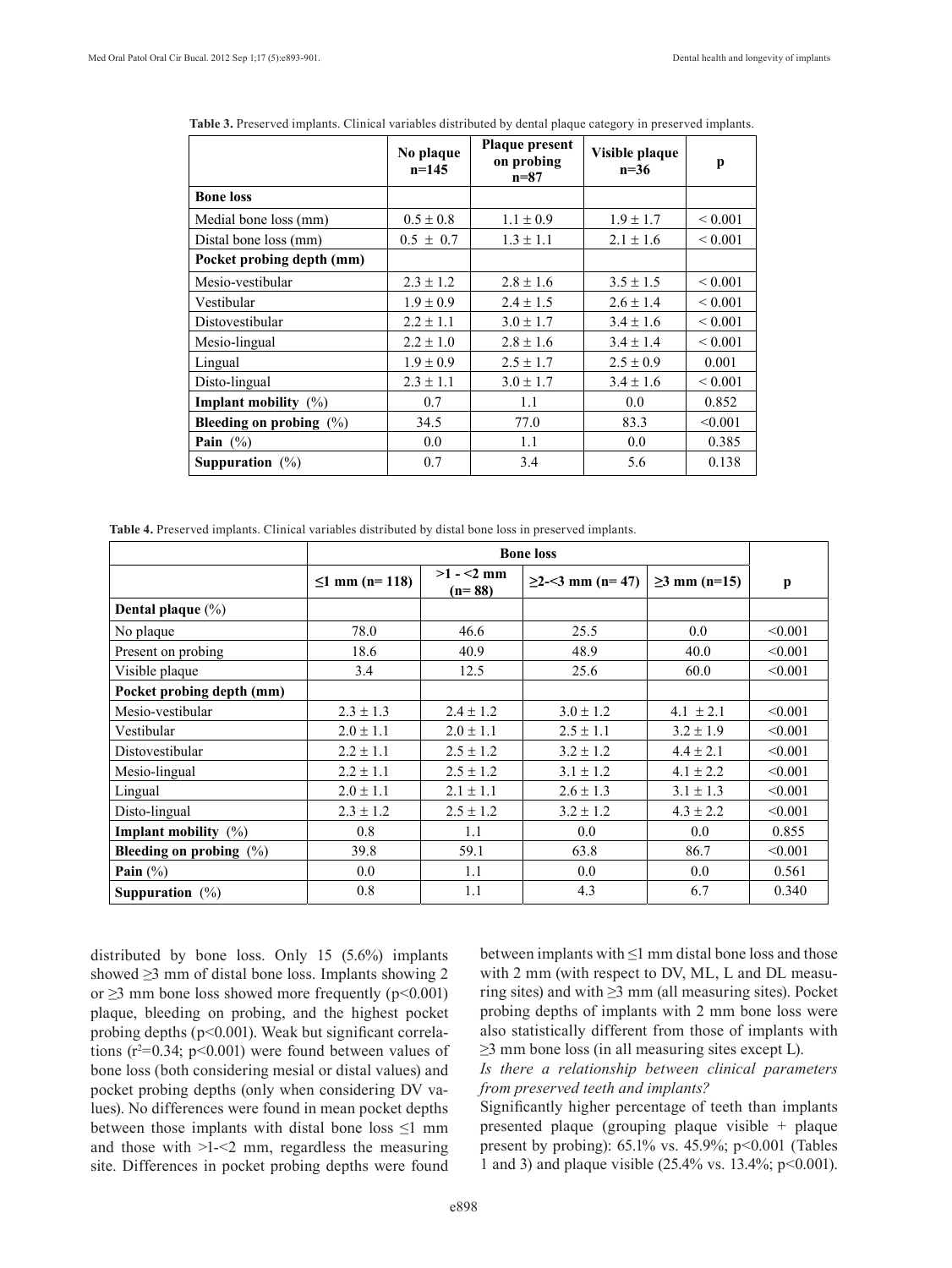Significant ( $p<0.001$ ) higher values of bone loss (both mesial and distal) and pocket probing depths (in all measuring sites) were found in teeth vs. implants. While pocket probing depths (regardless the measuring site) were similar in teeth and implants with no plaque (Tables 1 and 3), pocket probing depths were significantly higher for teeth with visible plaque than for implants with visible plaque  $(p<0.01)$ . Similarly, while no differences were found between pocket probing depths (regardless the measuring site) in teeth and implants in the lowest bone loss categories (Tables 2 and 4), pocket probing depths were significantly higher ( $p$ <0.001) for teeth with ≥5 mm bone loss than for implants with bone losses of  $\geq$  2 -  $\leq$  3 mm, but were similar for implants with bone losses  $\geq$ 3 mm (p>0.06).

Significant ( $p<0.001$ ) correlations in pocket probing depths were found between implants and the associated teeth in the same quadrant:  $r^2=0.35$  for MV,  $r^2=0.55$  for V,  $r^2=0.36$  for DV,  $r^2=0.40$  for ML,  $r^2=0.47$  for L, and  $r^2 = 0.36$  for DL.

# *The role of bone loss and plaque index on pocket probing depths*

For teeth, the multivariate analysis was significant  $(p<0.001)$ , with r<sup>2</sup> ranging from 0.35 to 0.47 depending on the pocket depth measuring site. Pocket probing depths were significantly correlated with plaque index (β from 0.118 to 0.227 -depending on the measuring site-;  $p<0.001$ ) and bone loss (in mm;  $\beta$  from 0.512 to 0.598 -depending on the measuring site-; p<0.001).

In the case of implants, although statistical significance was reached  $(p<0.001)$  in the model, the overall predictability was lower ( $r^2$  from 0.055 to 0.218). Pocket probing depths were significantly correlated with bone loss (in mm; β from 0.207 to 0.405 -depending on the measuring site-;  $p \le 0.002$ ) but not with plaque index ( $\beta$ from 0.056 to 0.144 -depending on the measuring site-;  $p \geq 0.02$ ).

# **Discussion**

In Odontology disease definitions rely on measures of probing depth, bone loss and bleeding on probing (15). In the current study the analysis of periodontal health (based on these measures) showed a significant perquadrant and inter-quadrant correlation between values of bone loss as well as between all pocket depth values, indicating a generalized healthy/unhealthy situation in the studied patients. The significant and bidirectional relation between plaque and bone loss, and between plaque/bone loss with pocket probing depths, demons-trates the inter-relationship of the parameters/ signs used for dental assessment in daily practice. However the critical issue is which parameter/sign and value should be used as best predictor for disease. In our study bone losses of  $\geq$ 5 mm in the panoramic X-ray performed in 2004 were significantly associated with

presence of visible plaque, higher pocket depths in all sites, higher bleeding on probing and higher mobility when teeth were assessed in 2009, that is, a significant association with higher values for the parameters used to evaluate the periodontal lesion. Even more, the bone loss recorded in 2004 could be related with the risk of losing teeth, with >50% risk associated with distal bone losses ≥7 mm, and an adjusted odds ratio of 1.60 per mm. These results suggest not only that bone loss could be used as parameter predictive for losing teeth, but also they suggest a cut-off value of  $\geq$ 7 mm for a probability >50% of losing teeth.

Some authors indicate that patients with periodontitis may experience more implant loss than non-periodontitis patients (5,16,17) based on the etiological similarities in the pathogenesis of periodontitis and peri-implantitis, although there is limited evidence for it (5). Bacterial colonization at peri-implant sulcus in newly inserted implants occurs rapidly (18), and periodontal pockets of teeth may act as reservoir for microorganisms to colonize the newly inserted implants (18,19). Although the number of lost implants in this study is small and thus data should be taken with caution, our results showed a tendency toward lower rates of implant loss in edentulous quadrants than in those where teeth were preserved, with quadrants losing teeth between 2004 and 2009 showing the highest implant loss rate. Even more, regardless the correlations between bone losses for associated teeth and implant losses, although high were not significant, the percentage of implant loss was significantly higher when the bone loss for the associated teeth was  $\geq$ 3 mm. With respect to the peri-implant lesion, significant (p<0.001) correlations were found in pocket probing depths between implants and the associated teeth in the same quadrant. Although globally significantly higher values of marginal bone loss and pocket probing depths were found in teeth vs. implants, similar pocket depths were found in implants with  $\geq$ 3 mm of distal bone loss and in teeth with  $\geq$ 5 mm of distal bone loss, with high values in both cases, and with significant correlations between all measuring sites between implants and teeth. This reinforces, from the clinical point of view, the similar pathogenesis of periodontitis and peri-implantitis, and suggests that the associated marginal teeth bone loss in 2004 could potentially be considered as risk marker for the peri-implant lesion in 2009. This similar pocket depths in teeth and implants with lower marginal bone loss for implants  $(\geq)$ mm vs.  $\geq$ 5 mm) (Tables 2 and 4) is in accordance with reports indicating that peri-implant soft tissues seem to be more rapidly destroyed than dental tissues (20) that had been exposed to microbial challenge for decades (21). This suggests that the periodontal status of the patient is a critical issue in predicting the survival of the new inserted implant.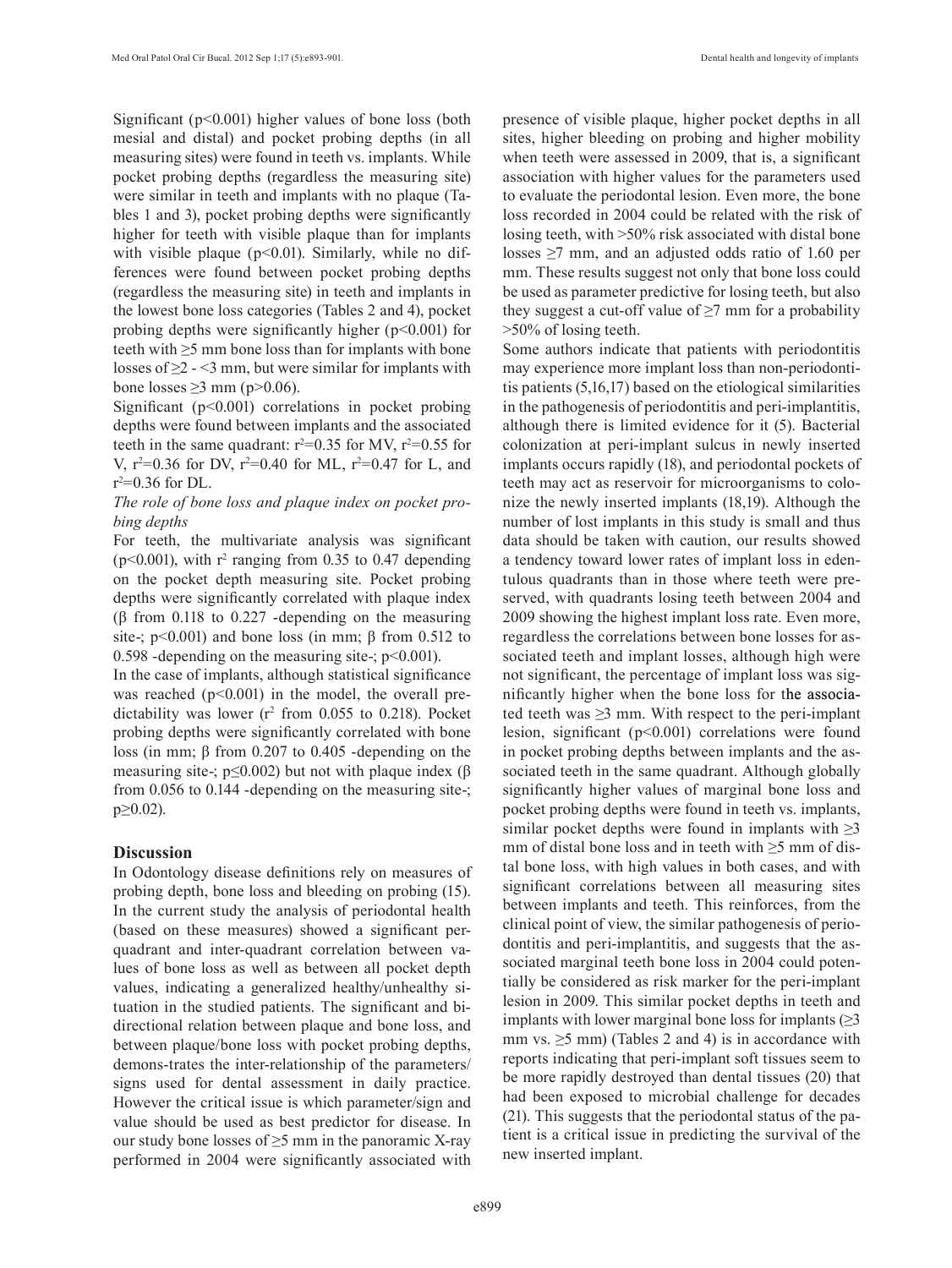Another interesting finding was that, on a patient basis, there was a tendency for significance for a greater percentage of lost implants in patients with multiple implant installed versus in those with one implant installed (10.8% vs. 0%). This could be interpreted as consequence of the worse periodontal status of patients receiving more than one implant, confirming once more the analogy of periodontitis and peri-implantitis and the global healthy/unhealthy per-patient condition in the studied patients. However there is a strong confounding factor (more implant loss when more implants are inserted) since when the analysis is performed on implant basis, the tendency disappeared since there were not differences between implant lost in single installations (0%) and in multiple installations (4.4%).

Several definitions of peri-implant disease are found in the literature (5,16,21,22). Considering bleeding on probing as sign for peri-implant mucositis in the absence of bone loss, we can approximate to 39.8% the prevalence of peri-implant mucositis (on implant basis) in the present study since it was the percentage of implants with bone loss ≤1 mm presenting bleeding on probing (Table 4). This prevalence is lower than the  $>50\%$ prevalence (on implant basis) reported by other authors (21,23,24). Definitions of peri-implantitis in the literature vary depending on the amount of bone loss used in the definition, with most of them considering  $\geq 2.5 - \geq 3$ mm as cut-off for definition (5,21,25). Albrektsson et al. considered a non pathological bone loss of around 0.5 mm the first year of service, and that annually the vertical bone loss should not exceed 0.2 mm (26). According to this criterion, non pathological bone loss 4-5 year after implant insertion would be 1.1-1.3 mm. Therefore in the present study implants showing >1.1 mm of bone loss and bleeding on probing should be defined as unhealthy implants. As shown in Table 4, 150 out of 268 (56.0%) implants presented bone losses >1 mm, associated in 95 of them with bleeding on probing. Therefore we can approximate the prevalence of peri-implantitis to 35.4% (95 out of 268) that is within the range (12-40% sites) of data supplied by the pooled analysis performed with studies on implants in function for  $\geq$ 5 years (21). Nevertheless when considering all daily practice parameters/ signs (plaque, six measures of pocket depths and bleeding on probing) (Table 4) it should be noted that values for implants with >1-<2 mm of bone loss were closer to values for implants with ≤1 mm of bone loss, and significantly different from those for implants with  $\geq$ 3 mm of bone loss that showed much higher values (mean pocket depths of approx. 4 mm, 60% visible plaque and 86.7% bleeding on probing). According to this, the first 2 millimeters of bone loss could be attributed to the establishment of the biological width, not necessarily related to peri-implant disease when other clinical parameters are in concordance with health condition, and the clinical cut-off would be  $\geq$ 3 mm of bone loss. With this criterion, the prevalence of peri-implantitis (implants with  $\geq$ 3 mm of bone loss showing bleeding on probing) in our study would be 4.9% (13 out of 268 implants) 4-5 years post-implant installation.

The relative importance of microbial factors and mechanical forces as cause of peri-implantitis remains controversial. Through performing an explicative multivariate analysis we tried to determine the role of bone loss and plaque index (as independent variables) on pocket probing depths (as dependent variable), both for teeth and implants. Significant correlations were found for both independent variables and pocket depths in teeth, but in implants significant correlations were only found for bone loss. The discussion on the importance of microbial and mechanical factors in the depth of pockets as well as for bone loss may be academic since in clinical practice, as shown in this study, bone loss is associated with deepening of pockets that intuitively create an increasing anaerobic environment colonised by intraoral translocation of periodontal pathogens from teeth showing chronic periodontitis. This may contribute to a further marginal bone loss (19), although this remains to be proven.

Practice-based dental research network studies based on clinical parameters/signs used in daily practice may be helpful in investigating indices for prediction of teeth survival (thus indicating when to insert an implant) and the survival of implants. The results of the present study, where the periodontal status was assessed by clinical parameters of the tooth with the highest bone loss at baseline, showed the significant bi-directional relation between plaque and bone loss, and between each of these two parameters/signs with pocket depths and bleeding on probing, both in teeth and implants, and between them. This fact and the higher percentage of implants lost when the bone loss of the associated teeth was  $\geq$ 3 mm reinforces the idea that the periodontal status of the patient is a critical issue in predicting implant health/lesion and that parameters measured in daily practice (bone loss, plaque index, pocket depth and bleeding on probing) may provide quantitative values for assessing longevity of implants. Further prospective studies are needed to conclusively confirm correlations, especially in relation to cut-off values of bone loss to define peri-implantitis.

#### **References**

1. Preshaw PM, Seymour RA, Heasman PA. Current concepts in periodontal pathogenesis. Dent Update. 2004;31:570-2, 574-8.

2. Loesche WJ, Grossman NS. Periodontal disease as a specific, albeit chronic, infection: diagnosis and treatment. Clin Microbiol Rev. 2001;14:727-52.

3. American Academy of Periodontology. Position paper: epidemiology of periodontal diseases. J Periodontol. 1996;67:935-45.

4. Al-Zahrani MS, Bissada NF, Borawskit EA. Obesity and peri-